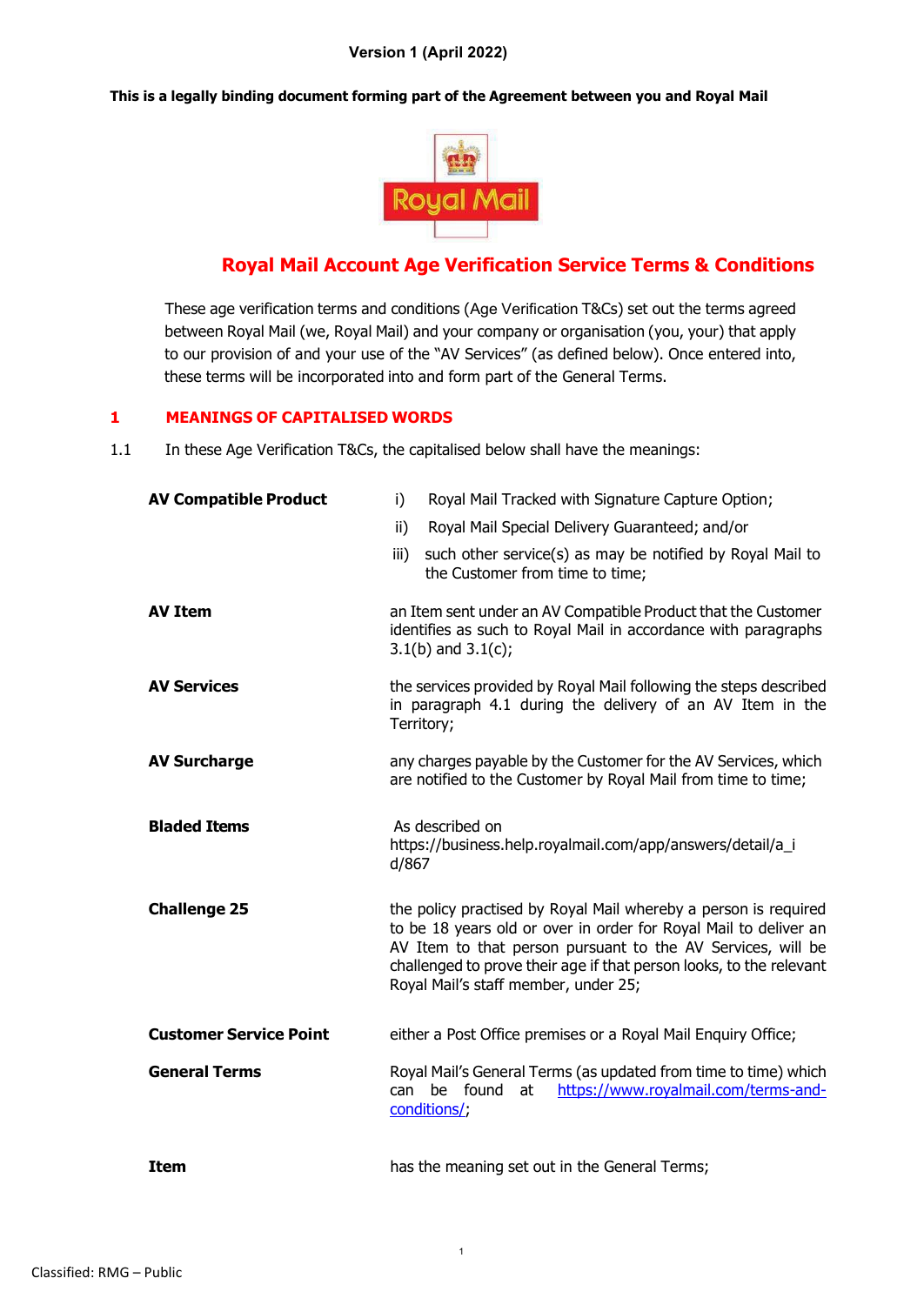| Version 1 (April 2022)                                  |                                                                                                                                                                                                                                                                                  |                                                                       |  |  |
|---------------------------------------------------------|----------------------------------------------------------------------------------------------------------------------------------------------------------------------------------------------------------------------------------------------------------------------------------|-----------------------------------------------------------------------|--|--|
| <b>Locker</b>                                           | a lockable container to which a package may be delivered which<br>may include (but not limited to) lockable containers positioned<br>at petrol stations, retail outlets or any public space, which<br>involve a code being sent to the Intended Recipient to open the<br>locker; |                                                                       |  |  |
| <b>Royal Mail</b>                                       | Royal Mail Group Limited incorporated and registered in England<br>and Wales with company number 4138203 whose registered<br>office is at 100, Victoria Embankment, London EC4Y 0HQ;                                                                                             |                                                                       |  |  |
| <b>Royal Mail Tracked</b>                               | means:                                                                                                                                                                                                                                                                           |                                                                       |  |  |
|                                                         | i)<br>ii)                                                                                                                                                                                                                                                                        | Royal Mail Tracked 24 <sup>®</sup> ; and/or<br>Royal Mail Tracked 48® |  |  |
|                                                         | as may be applicable;                                                                                                                                                                                                                                                            |                                                                       |  |  |
| <b>Royal Mail Special Delivery</b><br><b>Guaranteed</b> | means:                                                                                                                                                                                                                                                                           |                                                                       |  |  |
|                                                         | i)                                                                                                                                                                                                                                                                               | Royal Mail Special Delivery Guaranteed by 9am;<br>and/or              |  |  |
|                                                         | ii)                                                                                                                                                                                                                                                                              | Royal Mail Special Delivery Guaranteed by 1pm                         |  |  |
|                                                         | as may be applicable;                                                                                                                                                                                                                                                            |                                                                       |  |  |
| <b>Relevant ID</b>                                      | A valid passport or valid UK or EU driving licence;                                                                                                                                                                                                                              |                                                                       |  |  |
| <b>Signature Capture Option</b>                         | has the meaning set out in the General Terms;                                                                                                                                                                                                                                    |                                                                       |  |  |
| <b>Specific Parcel Term</b>                             | the specific terms that apply to Parcel Products; and                                                                                                                                                                                                                            |                                                                       |  |  |
| <b>Territory</b>                                        | all addresses in the United Kingdom other than Isle of Man,<br>Jersey and Guernsey.                                                                                                                                                                                              |                                                                       |  |  |

Except as otherwise defined herein or amended hereby, words and expressions defined in the General Terms shall have the same meaning when used in these Age Verification T&Cs.

#### **2 AV Service**

- 2.1 The AV Service will be available to you in accordance with these Age Verification T&Cs, and will apply in addition to the General Terms, Specific Parcel Terms, and Additional Terms.
- 2.2 Your use of the AV Service is subject to your compliance with these Age Verification T&Cs and the General Terms that apply to the applicable AV Compatible Product (including the Specific Parcel Terms and Additional Terms).
- 2.3 If there is any conflict between these Age Verification T&Cs, and the General Terms or Specific Parcel Terms, these Age Verification T&Cs will prevail and take precedence.

#### **3 CUSTOMER OBLIGATIONS**

- 3.1 If you wish Royal Mail to provide the AV Services in respect of an Item that is being delivered under an AV Compatible Product you shall:
	- (a) notify the purchaser (prior to the purchaser placing the order for the relevant item) of: (i) the requirement for an individual aged 18 or over to be present at the Intended Recipient's address upon delivery; (ii) that Royal Mail practices Challenge 25 and the recipient may be required to present a Relevant ID to Royal Mail; and (iii) that failure to do so may result in the AV Item not being delivered;
	- (b) generate and use labels and barcodes in a format pre-agreed in writing by Royal Mail (which shall include email) in order to notify Royal Mail that the Item is an AV Item to which these Age Verification T&Cs apply;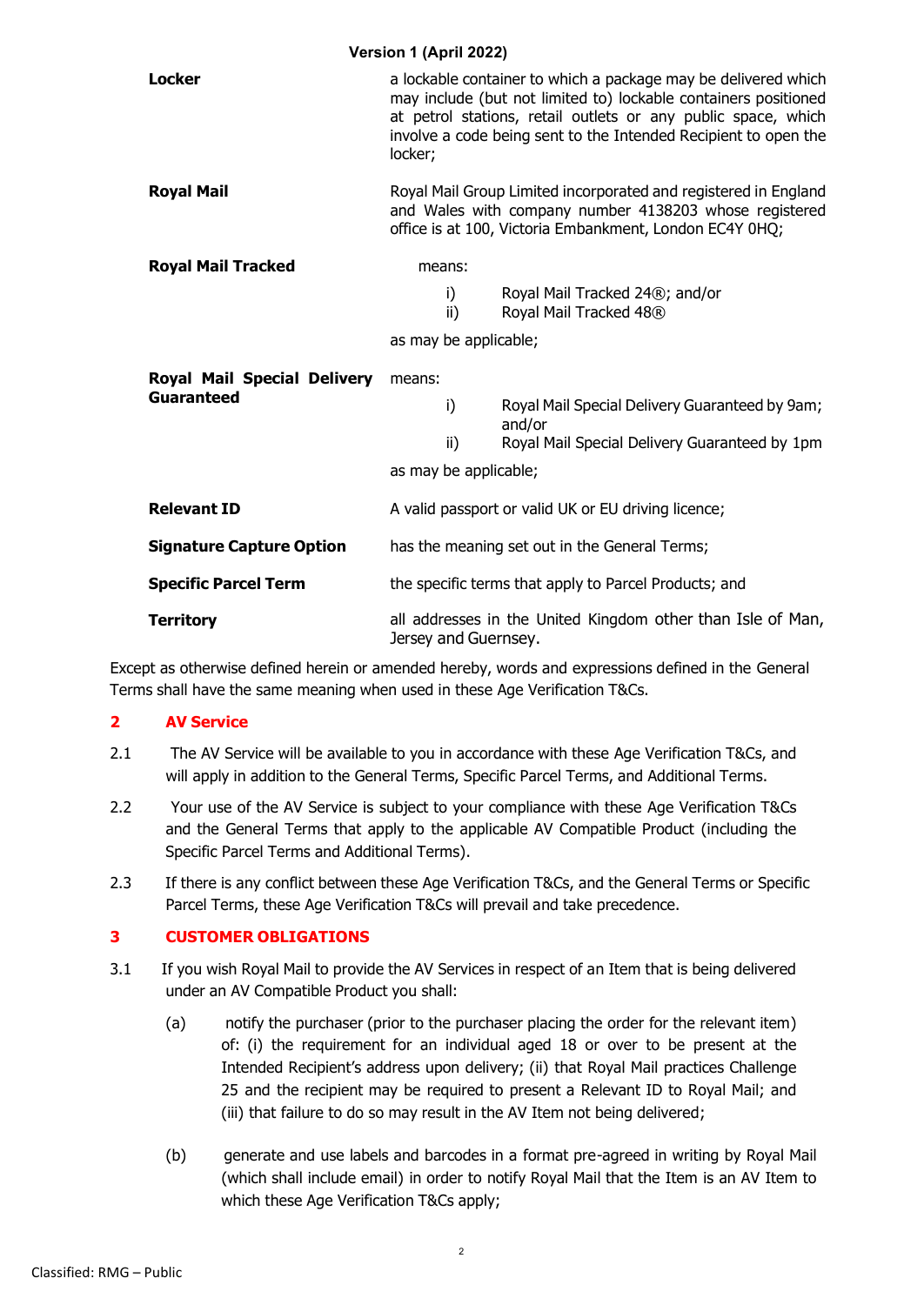- (c) ensure that Pre-Advice in a format pre-agreed in writing by Royal Mail (which shall include email) is sent to Royal Mail for each relevant Item in order to notify Royal Mail that the Item is an AV Item to which these Age Verification T&Cs apply;
- (d) pay Royal Mail any AV Surcharges;
- (e) comply with the restrictions and requirements relating to Restricted Materials and Prohibited Materials set out at: [https://business.help.royalmail.com/app/answers/detail/a\\_id/867 \(](https://business.help.royalmail.com/app/answers/detail/a_id/867)as such websites and webpages may be replaced or updated from time to time);
- (f) package and label all AV Items in accordance with UK Law (which, if you are sending Bladed Products may include (but not limited to), the Offensive Weapons Act 2019); and
- (g) not send an AV Item to a purchaser or the Intended Recipient: (i) outside of the Territory; (ii) to a BFPO; (iii) to a PO box address; or (iv) to a Locker.
- 3.2 To avoid doubt, these Age Verification T&Cs are subject to the Prohibited Materials and Restricted Materials restrictions as referred to above at paragraph 3.1(e), and any requirement set out therein shall take priority and precedence over any provision in these Age Verification T&Cs (in particular your attention is drawn to the restrictions therein which expressly prohibit you from sending certain types of knives and certain other offensive weapons under any circumstances).
- 3.3 You acknowledge and accept that labels we affix on any AV Item will not necessarily comply with UK Law that may apply to you as the sender. It is your responsibility to ensure that AV Items are packaged and labelled in accordance with UK Law.

For example, if you are sending a Bladed Product, this may include ensuring the AV Item is clearly marked to indicate:

- (a) that it contains an article with a blade or which is sharply pointed (as the case may be); and
- (b) that, when finally delivered, it should only be delivered into the hands of a person aged 18 or over,

# **the information listed at points (a) and (b) above does not constitute legal advice and we accept no liability in relation to this information**.

- 3.4 If you fail to:
	- (a) meet any of the requirements as set out in paragraphs 3.1, or paragraph 3.2 above in respect of any AV Item, then Royal Mail shall:
		- i. be under no obligation to perform the AV Services in respect of such item;
		- ii. have no liability to you in relation to the non-performance of the AV Services; and
		- iii. be entitled to assume that the arrangement between Royal Mail and you under the General Terms does not cover delivery of items which, by law, may only be delivered to a person over the age of 18;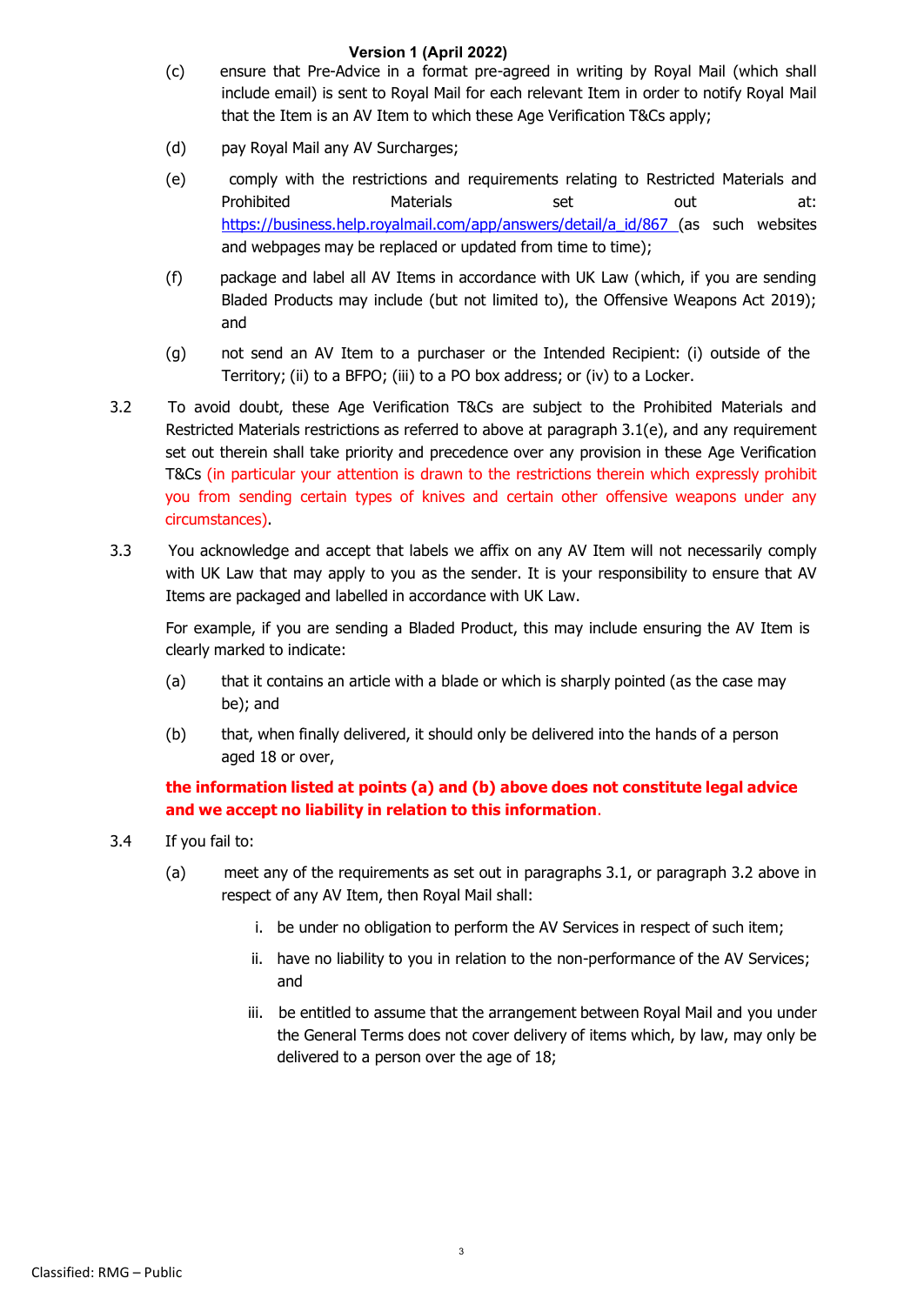(b) if you fail to meet any of the requirements as set out in paragraph 3.1, or paragraph 3.2 above, then you shall indemnify and keep indemnified Royal Mail and its employees, contractors, subcontractors and agents against all loss, damage or injury howsoever arising as a result or as a consequence (whether directly or indirectly) of such failure.

## **4 ROYAL MAIL OBLIGATIONS**

- 4.1 During the term of these Age Verification T&Cs and subject to the other terms set out herein, Royal Mail shall provide the following AV Services to you, specifically:
	- (a) as part of the delivery of an AV Item, Royal Mail shall apply its Challenge 25 practice in relation to the individual at the Intended Recipient's address (who, for the avoidance of doubt, may not be the Intended Recipient) if that person looks under 25, we shall request that they present a Relevant ID as a requirement for the delivery;
	- (b) if the relevant person looks to the relevant Royal Mail staff member to be 25 or older or a Relevant ID is presented to the reasonable satisfaction of Royal Mail, Royal Mail shall ask the relevant person to sign to confirm: (i) delivery of the AV Item, and (ii) that he or she is aged 18 or over, following which it shall deliver the AV Item and record the delivery on its system;
	- (c) if the relevant person looks to the relevant Royal Mail staff member to be under 25 and no legible Relevant ID is provided to the reasonable satisfaction of Royal Mail within a reasonable time after it being requested, Royal Mail shall not deliver the AV Item; if appropriate in the circumstances, Royal Mail shall hold the AV Item at a Customer Service Point, pending collection or further delivery request from the Intended Recipient;
	- (d) in the absence of collection or successful redelivery (on request from the Intended Recipient) within 18 days for a Royal Mail Tracked AV Item, the AV Item will be returned to the sender and you will be charged at the rate set out in the Price Confirmation Letter or Rate Card (as applicable);
	- (e) in the absence of collection or successful redelivery (on request from the Intended Recipient) within 18 days for a Royal Mail Special Delivery Guaranteed AV Item, the AV Item will be returned to the sender at no additional cost.
	- (f) on collection by the Intended Recipient from the Customer Service Point or redelivery (on request from the recipient), the same age verification process described in 4.1(a) and 4.1(b) above shall apply; and
	- (g) in all other respects other than as described above, the delivery of the AV Item shall be subject to and governed by the relevant General Terms (including without limitation delivery times and requirement for a signature).

# **5 TERMINATION AND CHANGES**

- 5.1 At any time and for any reason whatsoever:
	- (a) either you or Royal Mail may terminate these Age Verification T&Cs with immediate effect (and therefore the AV Available Services will cease to be available) by giving written notice to the other party; or
	- (b) Royal Mail may change these Age Verification T&Cs immediately and without providing you with notice except if Royal Mail makes any changes to the AV Surcharges in which case Royal Mail will provide you with 30 days written notice prior to such change,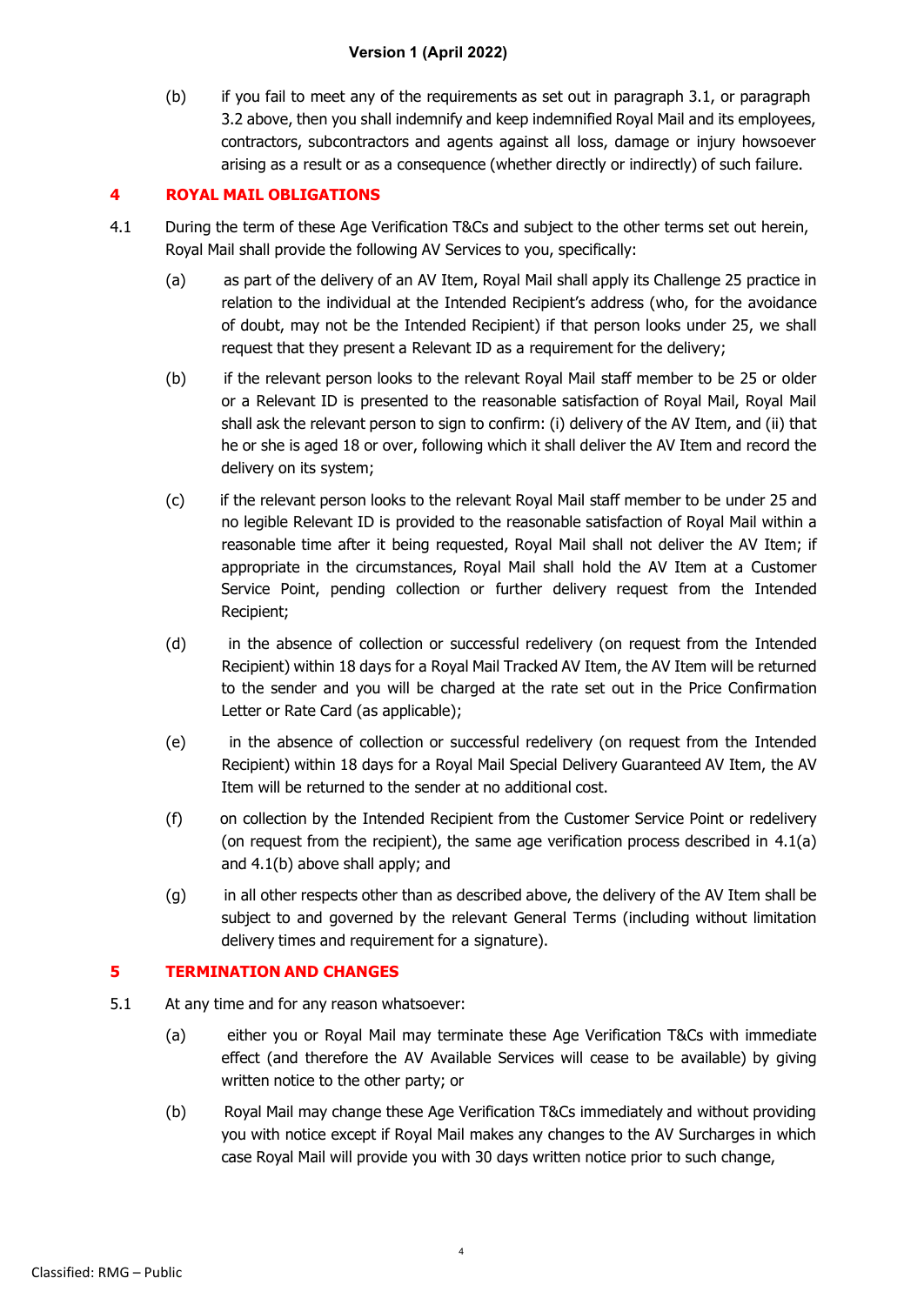and in either instance, to the maximum extent permitted by law, neither you or Royal Mail (as applicable) shall under any circumstances owe each other any liability whatsoever (whether under contract, tort, statute or any other law) as a consequence of exercising either of its rights under paragraphs 5.1(a) or 5.1(b) above.

- 5.2 The termination of:
	- (a) these Age Verification T&Cs shall not automatically terminate the General Terms which shall continue to be governed by their own terms; and
	- (b) the General Terms for any reason shall result in these Age Verification T&Cs being immediately terminated (from which point the AV Services will cease to be available to you).
- 5.3 If these Age Verification T&Cs expire or are terminated, we will each continue to retain our rights against each other existing at the date of such expiry or termination.
- 5.4 If we receive an AV Item after these Age Verification T&Cs have terminated or expired, or if we are in possession of an AV Item at the time these Age Verification T&Cs have terminated, we may, at our absolute discretion deliver, or return such AV Item either at a charge which we determine or at a charge which we agree with you.

#### **6 CUSTOMER'S STATUTORY OBLIGATIONS**

6.1 You undertakes and warrant that in relation to all AV Items that are the subject matter of these Age Verification T&Cs, that you have complied with all applicable law in the Territory relating to the sale of age-restricted items, including without limitation the Offensive Weapons Act 2019, Criminal Justice Act 1988 and the Licensing Act 2003 (as amended), and you have in place effective systems for preventing sales to underage customers and have taken all reasonable precautions to verify the age of potential purchasers to avoid such sales.

#### **7 ROYAL MAIL'S LIABILITY**

- 7.1 Royal Mail's liability in respect of the AV Items and the AV Services shall be governed by the General Terms which relate to the relevant AV Compatible Product you have used as part of the AV Service, including without limitation terms in respect of maximum compensation, exclusions, limits and refunds.
- 7.2 Notwithstanding any other provision of these Age Verification T&Cs, Royal Mail does not exclude any liability relating to personal injury or death caused by our negligence, or for any losses which are caused by Royal Mail's fraud or fraudulent misrepresentation.
- 7.3 Royal Mail shall not be liable where any person including without limitation you, the Intended Recipient or the individual providing the Relevant ID has been fraudulent or dishonest in any way, including by misrepresenting themselves or their identity or by presenting a fake Relevant ID.

# **8 APPLICATION OF SPECIFIC TERMS**

- 8.1 The parties agree the following paragraphs of the Specific Parcel Term will not apply to any AV Item:
	- (a) paragraphs 4.4 to 4.7 (Safe Place option);
	- (b) paragraphs 4.9 (Jersey, Guernsey and the Isle of Man);
	- (c) paragraphs 8.1 to 8.3 (Signed for Option);
	- (d) paragraphs 9.1 to 9.4 (Delivery Confirmation); and
	- (e) paragraphs 10.1 to 10.3 (Tickets).